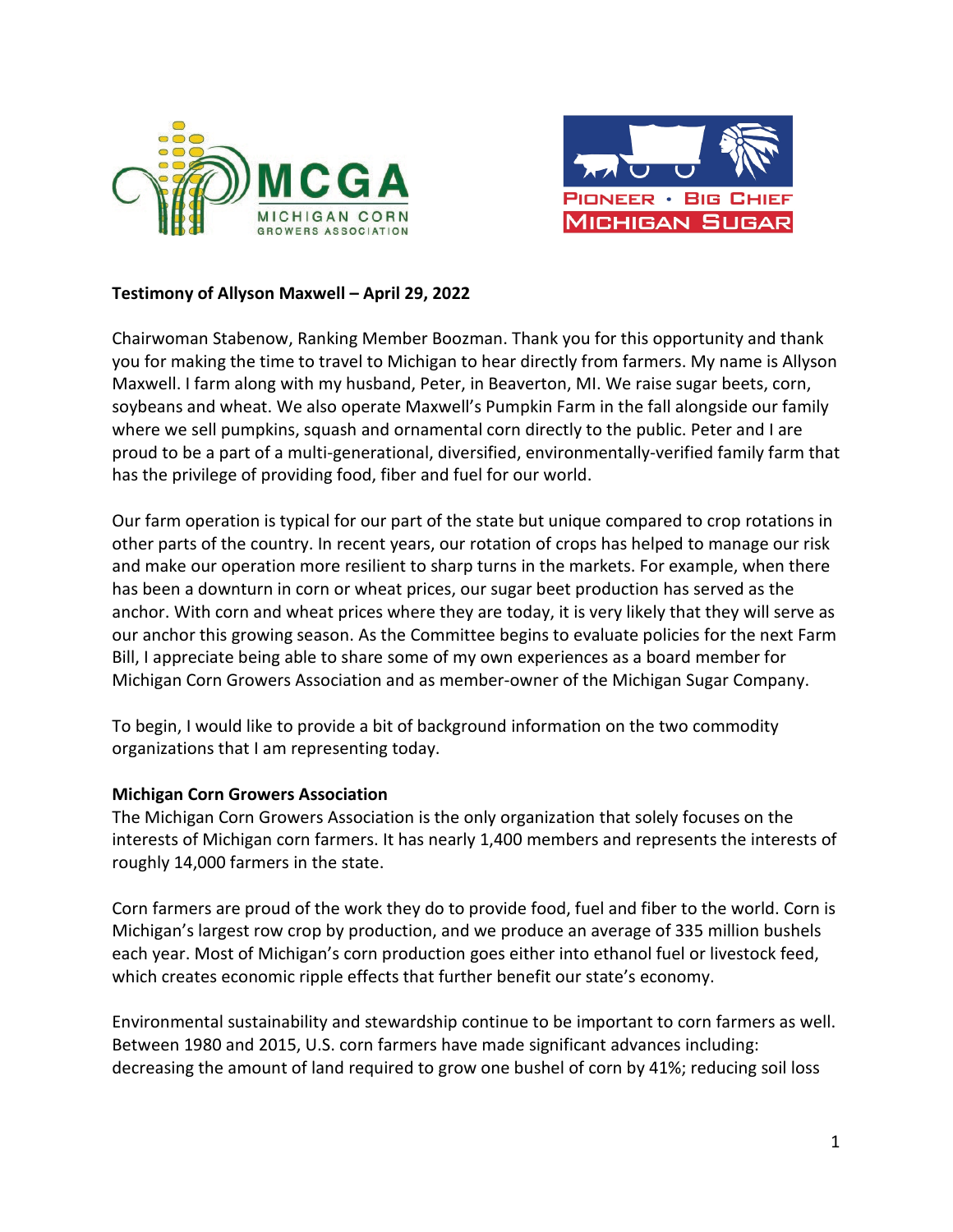per acre by 58%; and reduced greenhouse gas emissions by 31%. Corn farmers have shown that they are at the forefront of sustainability, and we stand ready to continue to lead in this area.

## **Michigan Sugar Company**

The sugar beet industry in Michigan dates to the late 1800s and all four of our factories – located in Bay City, Caro, Croswell, and Sebewaing – were built between 1899 and 1902. By the 1950s, the sugar beet industry in Michigan had coalesced around two main companies, Monitor Sugar Company and Michigan Sugar Company. These companies were privately owned and contracted each year with growers throughout the state. In 2002, Michigan Sugar Company was facing financial difficulties and was purchased by its growers, becoming a cooperative. In 2004, Monitor Sugar Company faced similar challenges and its growers, in collaboration with the Michigan Sugar Growers, purchased the company and merged them together. The story of Michigan Sugar Company is a true success story of grit and ingenuity of Michigan Farmers. An entire industry which serves as an economic lifeblood in 20 Michigan counties could have left the state entirely, however, the farmers banded together and leveraged the cooperative model to keep a critical industry in the state. This is a story that has repeated itself in other sectors in Michigan and is an incredible testament to the cooperative model and farmers in this state.

Today, Michigan Sugar Company has nearly 900 grower-owners, and is the third largest beet sugar company in the country. Every owner is obligated to grow one acre of sugar beets for every share of the company they own. Each year our owners harvest around 4.7 million tons of sugar beets on 160,000 acres in the thumb and central Michigan. These beets are turned into 1.3 billion pounds of beet sugar.

Michigan Sugar Company has 1000 year-round and 1,100 seasonal employees. Nearly 200 of the year-round employees are corporate and the rest are manufacturing, union represented positions. Michigan Sugar annually pays wages of more than \$65 million. Our total direct economic impact to the state is \$600 million and our indirect economic impact is \$1.8 billion.

As an industry, we take our commitment to our communities, the environment, and our workforce very seriously. Every year our company donates tens of thousands of dollars to local nonprofits and community organizations. We also annually donate over 100,000 pounds of sugar for everything from community bake sales to food banks. Our factories are located predominately in rural areas where we are often one of the only companies with the ability to offer significant support to important these organizations. As a result, we are not only a key part of the economy in our growing region, but also, of the social safety net.

As a grower-owner, we are quick to adopt new technologies and practices to help water and soil quality and limit our carbon footprint. Our factories have a similar story. Since 2004, we have reduced our energy usage by nearly 40%. Finally, Michigan Sugar invests heavily in our workforce. Not only does Michigan Sugar Company offer high paying jobs with good benefits, but we have tuition reimbursement and apprenticeship programs to ensure that no job within our company is out of reach for any employee regardless of their current role.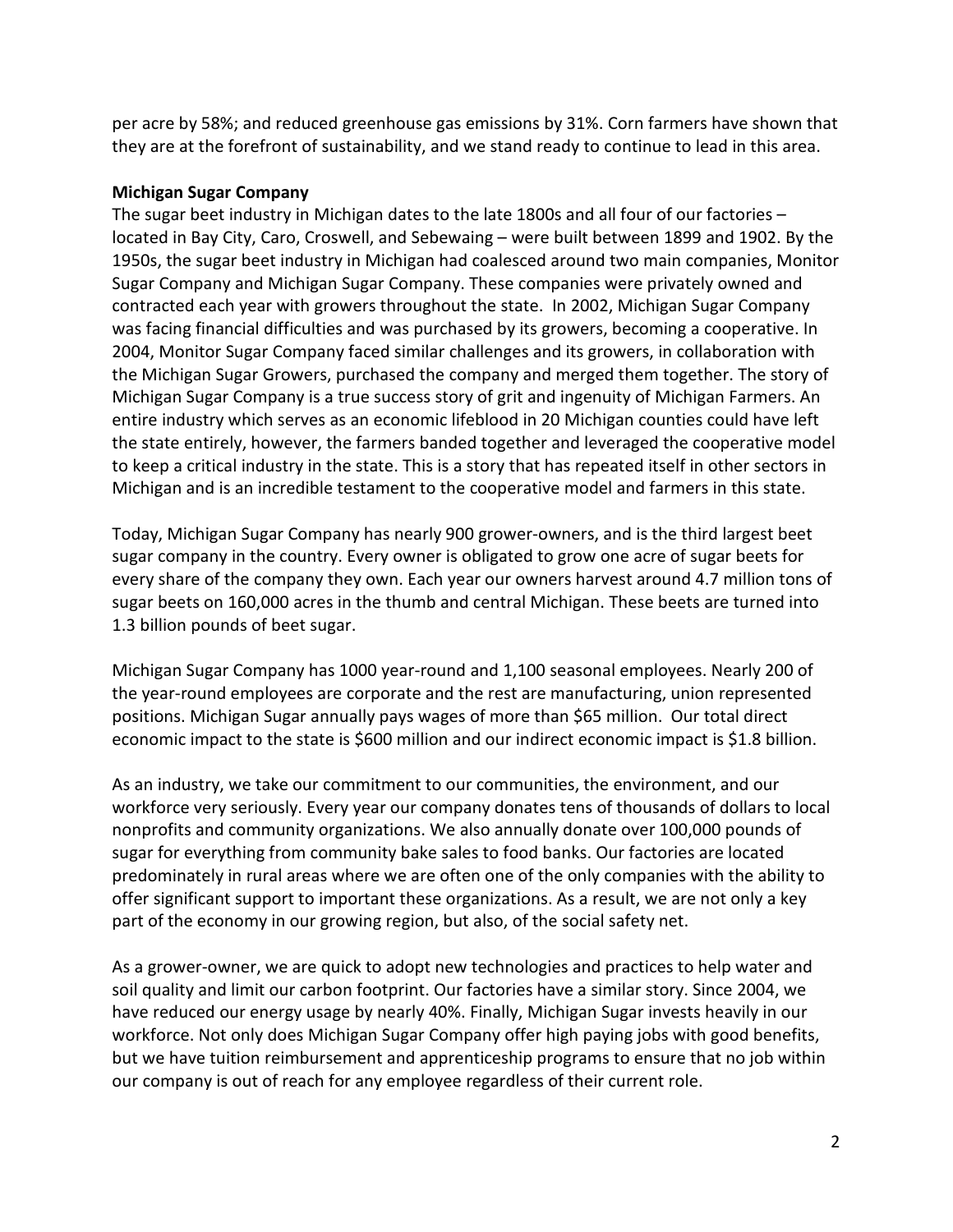# **Policy Issues**

The Farm Bill contains a number of programs that are important to my family and our farm for both our sugar and corn production. As you consider reauthorizing the Farm Bill, I would like to call your attention to some of the key issues that affect us as farmers here in Michigan.

## **US Sugar Program**

U.S. sugar policy is structured to serve American farmers, consumers, food manufacturers, and taxpayers as it comes at no cost to the U.S. Treasury. U.S. sugar policy has operated at zero cost to taxpayers 17 of the past 18 years and is expected to do so again this year. USDA projects zero cost over the next 10 years, as well.

The success of this program has been highlighted by the COVID-19 pandemic. As a mother of three, I found shopping for groceries during the spring of 2020 was incredibly challenging. Shortages of everything from flour to toilet paper were rampant. As a grower owner of Michigan Sugar Company, I was proud of the fact that, of all the items I had trouble finding, sugar was not one of them. By ensuring domestic production the sugar program provides a resilient supply-chain for this important commodity. A commodity which is not just a staple in many kitchens, but also an important ingredient in everything from baked good to cosmetics and vaccines.

While our sugar program has worked, the loan rate for raw cane sugar and refined beet sugar has not kept up with inflation nor the rising costs of production. It no longer provides a realistic safety net for our producers. Since the early 1980's as a sugar industry we have closed 68 processing facilities and most outside investors have exited the remainder of the industry due to the high risk and low returns. It was our family farmers who stepped up to rescue the industry from further closures of their factories, mills, or refineries. Now many of those are struggling. Operating margins are being squeezed each year, due to rising labor, fuel, seed, fertilizer, equipment and interest rate costs that hit our producers in the field and at the factories they own.

Having a loan rate that is closer to actual costs of production would provide a more effective safety net to our producers. As such, we would support examining how the farm safety net could be updated in the next Farm Bill for Michigan producers to better match actual operating costs for producers.

# **Input Costs**

Rising input costs are a major concern for all farmers. Specifically, fertilizer prices have soared to record levels, and several companies have unfortunately made a bad situation worse for growers by applying for tariffs to be applied to imports of phosphate and nitrogen fertilizers, respectively. The Michigan Corn Growers Association continues to focus on addressing high input costs, including direct requests that the companies voluntarily withdraw their tariff petitions.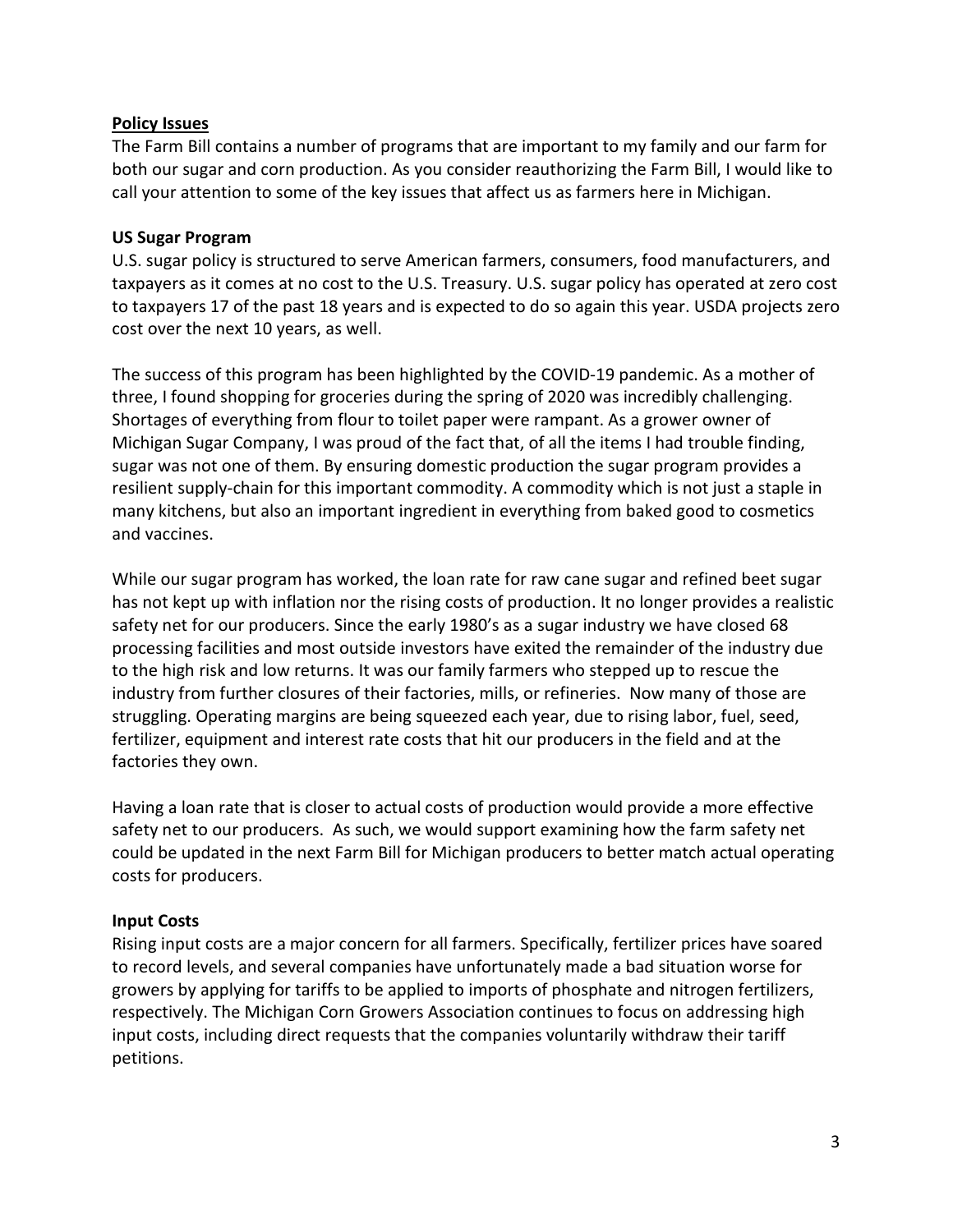On our farm, we've seen significant increases in input costs since last year. Nitrogen prices are 2-3 times higher, glyphosate is 3-4 times higher, potash is 3 times higher, and fall phosphorus and potassium prices are 2 times higher. The farm credit system has been an incredibly important tool in dealing with these radical price increases. As Congress looks to help farmers handle input costs, I hope that they recognize the important lifeline that the farm credit system offers farmers to cope with higher than anticipated costs.

I appreciate that Farm Bills are often crafted to reflect various commodity price dynamics at the time that they are written, and I know many of the other panelists here today will provide the same perspective -- while we are seeing higher prices in many commodities, it does not translate to higher profits because we are paying so much more for our input costs.

#### **Farm Credit System**

Much of what we have been able to achieve on our farm has been made possible by a reliable source of funding from GreenStone Farm Credit Services. The Farm Credit System's role in rural America is critical, and our local GreenStone branch has truly been a valued partner to us. Having a farmer-owned credit cooperative is extremely important, especially in these volatile times. GreenStone understands what we need as farmers and can help us to be successful in our operations; something that a non-specialized lender can't provide.

The Farm Credit System is also limited by regulation that prevents them from lending to nonfarmers. Expanded eligibility in this area would be beneficial so that non-farmers wanting to partner with farming operations could be eligible.

### **ARC/PLC**

We appreciate Chairwoman Stabenow's efforts to improve the ARC/PLC programs for corn growers in Michigan and urge the Committee to continue to look for ways to ensure producers have market-based risk management tools. These programs provide vital economic safety nets for family farmers in Michigan.

#### **Crop Insurance**

I learned from a young age the importance of crop insurance. In the 1980s, I saw my aunt and uncle almost lose their farm because they had no insurance. The safety net provided by crop insurance is vital to maintaining the agriculture industry in this country especially in the face of increasingly unpredictable disasters like droughts, floods and other extreme weather.

We strongly urge Congress to protect crop insurance provisions as they write the next Farm Bill. Crop insurance is one of the most vital safety nets for farmers and serves as a key lifeline especially for younger producers. We have experienced both drought and excessive rain events on our farm, having a solid risk management tool to manage our losses is the only way we can continue to operate.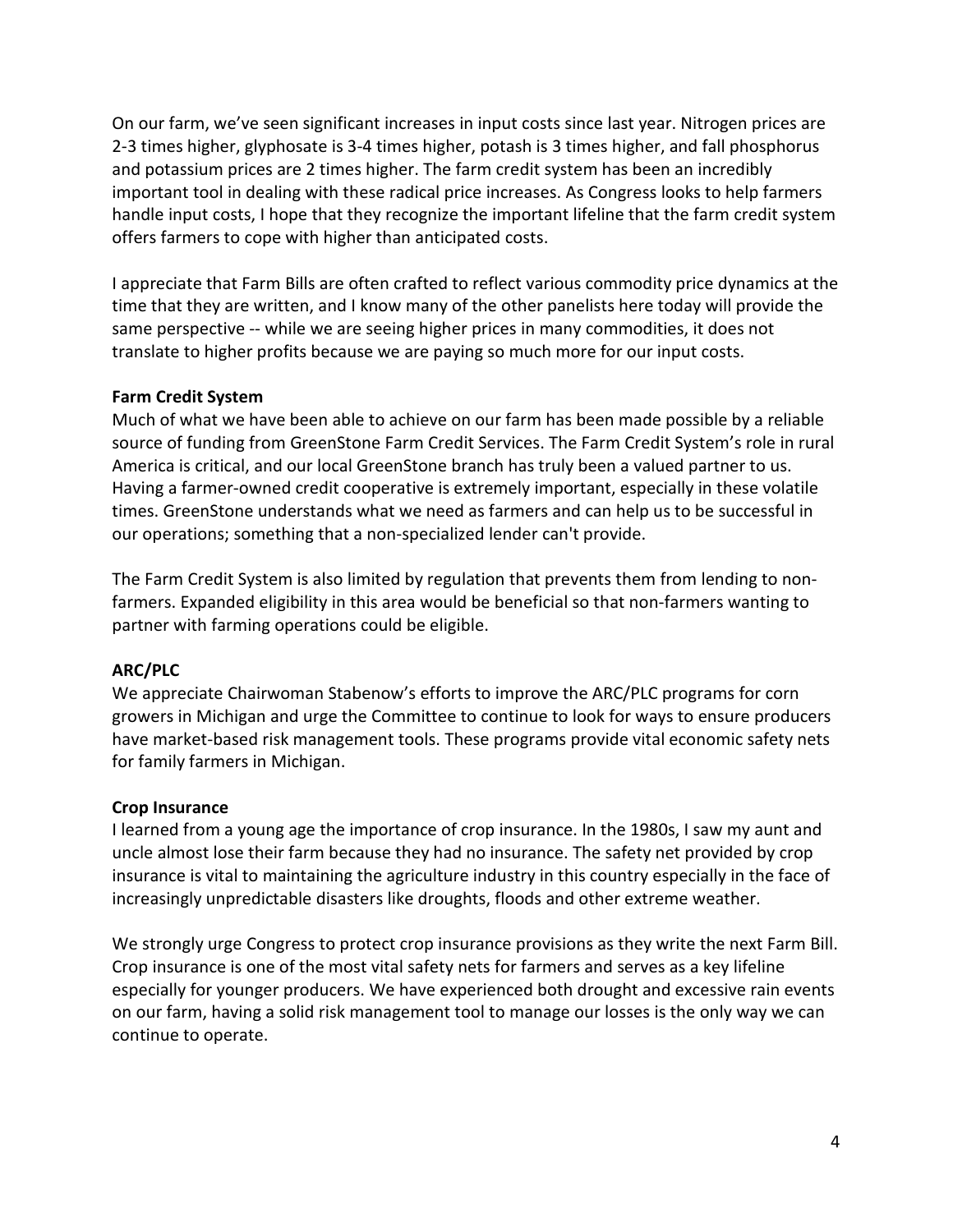### **Conservation and Sustainability**

We are committed to sustainability on our farm and ensuring that we are protecting the land and water. We are fortunate to live and farm in the backyard of the beautiful Saginaw Bay. Farming in the Saginaw Bay watershed where our families and communities enjoy being able to fish and swim also drives the imperative to continually improve our environmental footprint. We are constantly adopting new technology on our farm that can further improve soil health and water quality. We are proud participate in the Michigan Agriculture Environmental Assurance Program or MAEAP which provides assurance for our operation that we are following federal standards.

We utilize cover cropping on our operation (radishes and clover) to maximize our soil health, limit our carbon footprint, and reduce runoff and erosion. We also utilize technology that analyzes the soil health of every part of our fields so that we know the exact mixture of nutrients that we need to return to the soil.

It is imperative that we continue to provide not only the tools to farms like ours to provide both incentives and regulatory assurances to adopt new practices and technology but also the on the ground support to ensure that these dollars can be effectively deployed on the ground.

We appreciate Senator Stabenow's ongoing support of conservation programs in the Farm Bill. She has championed historic investments in farmer-led conservation to protect our Great Lakes and waters and understands that American agriculture is part of the solution in addressing climate change. On example is the Regional Conservation Partnership Program (RCPP). Senator Stabenow created this program in the 2014 Farm Bill and pushed to triple mandatory funding in the 2018 Farm Bill to expand conservation partnerships. These partnerships will leverage nearly \$3 billion in new private sector dollars over the next decade and both the Michigan Sugar Company and Michigan Corn Growers Association have participated in RCPP programs.

We understand and support sound science in agriculture, including as it relates to Climate Smart Agriculture. It is imperative that US EPA decisions concerning the registration and reregistration of pesticides be based on the best available science and informed by experts from their own Scientific Advisory Panel reviews. The loss of tools using poor quality studies and questionable science will put our ability to implement Climate Smart Ag practices at risk and could severely undermine the sustainability of the Climate Smart agenda. One example is access to atrazine for use in corn production in Michigan, which allows farmers to grow corn more efficiently and sustainably. Growers need the support of congress and the administration to ensure that the best available science is utilized for all important decision concerning these critically important production tools.

# **International Market Development**

We appreciate the Committee providing permanent, mandatory funding for the Farm Bill trade title programs in the 2018 Farm Bill. However, to bolster U.S. international market development efforts, further boost U.S. agricultural exports, and help U.S. agriculture and related businesses in rural America prosper, we believe that Market Access Program (MAP)